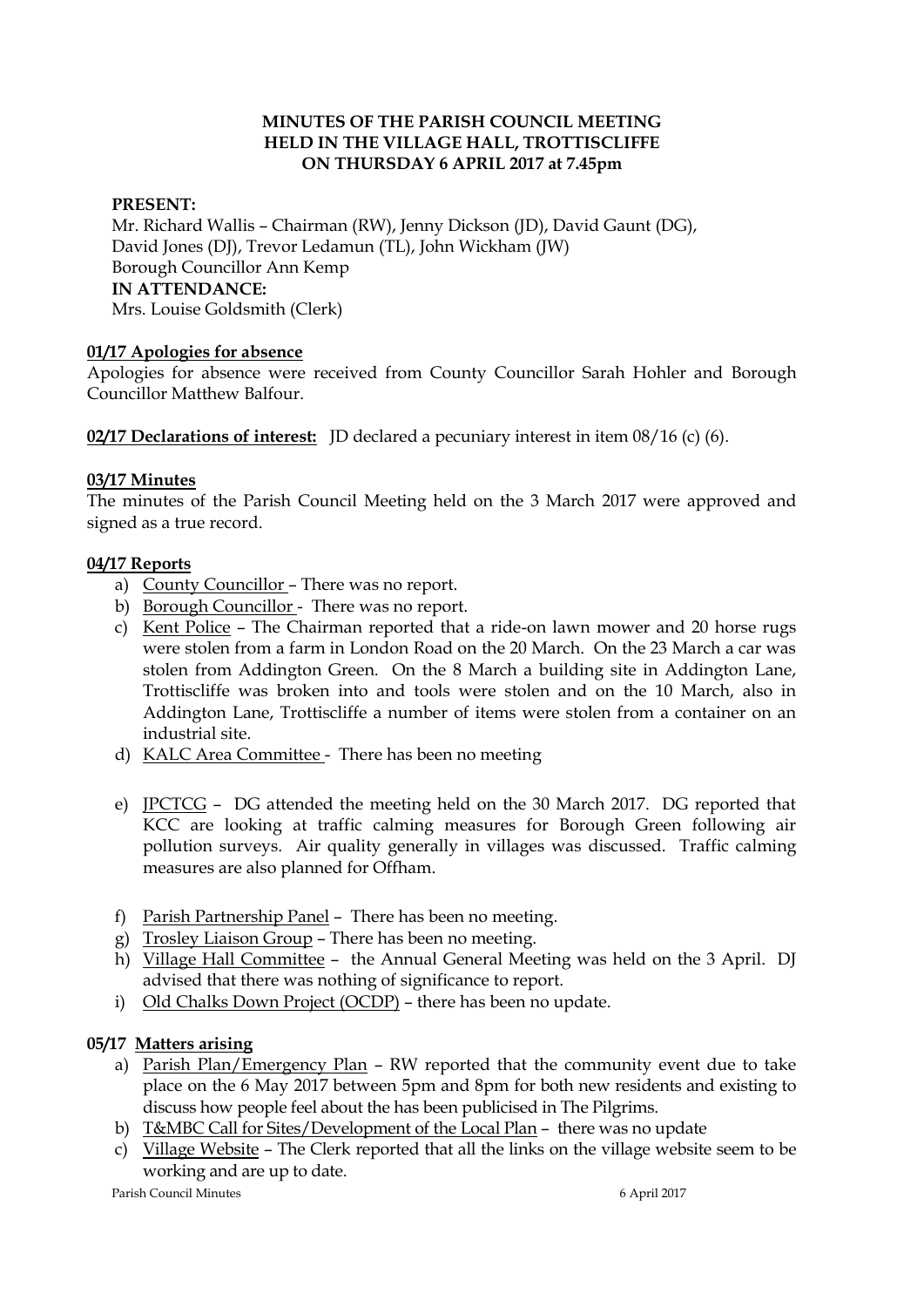#### **06/17 Finance & Policies**

Statement of payments to be made and income received

| Balances as at 6 April 2017      |            |
|----------------------------------|------------|
| <b>National Savings Account:</b> | £1,684.70  |
| Nat West TPC TCC Account:        | £23,151.26 |
| Nat West TPC Reserve Account:    | £15,182.20 |
| Nat West TPC Current Account     | f. 11.24   |

### **Receipts:** None

| Description             | Cheque<br>Number                                  | Amount  |
|-------------------------|---------------------------------------------------|---------|
| (Expenses - Jan)        | 000101                                            | £74.84  |
| (Salary-4 weeks)        |                                                   |         |
| $(02/03/17 - 06/04/17)$ | 000102                                            | £198.73 |
| (Clerk's Tax)           | 000103                                            | £132.40 |
| (Annual Subscription)   | 000104                                            | £259.92 |
| (Grass cutting)         | 000105                                            | £248.22 |
|                         |                                                   | £904.11 |
|                         | <b>Cheques for signature TPC Current Account:</b> |         |

### **Transfer from TPC Reserve Account to TPC Current Account: £950.00**

**Cheques for signature TPC TCC Account:** There were none

- a) Cheques for signature: The Chairman proposed that the cheques listed above be signed. Agreed.
- b) Request £200 donation to the proposed community event At the last meeting RW mentioned under Any Other Business that the group organising the community even may need a donation from the Parish Council of £200. DG suggested that the Parish Council could look to underwrite this event to the value of £200.
- c) Review of Code of Conduct and Publication Scheme Members reviewed both policies and resolved to make no changes.

**07/17 Members of public:** There were no members of public present.

# **08/17 Planning**

a) Applications

1] TM/17/00567/TNCA – Great Reeds, Ford Lane, Trottiscliffe Remove dying cherry tree, silver birch to raise the crown and reduce by 20%. *Resolved: No objections*

b) Decisions from T&MBC

1] TM/16/03330/FL – Longford, Church Lane, Trottiscliffe, ME19 5EB Demolition of redundant sheds and construction of new single storey dwelling house (revised proposal to planning permission TM/15/03537) to include porch and side extension rather than detached garage. *Approved*

2] TM/17/00218/FL – Prunelle, Church Lane, Trottiscliffe, ME19 5EB Retrospective application in respect of retention of driveway. *Approved*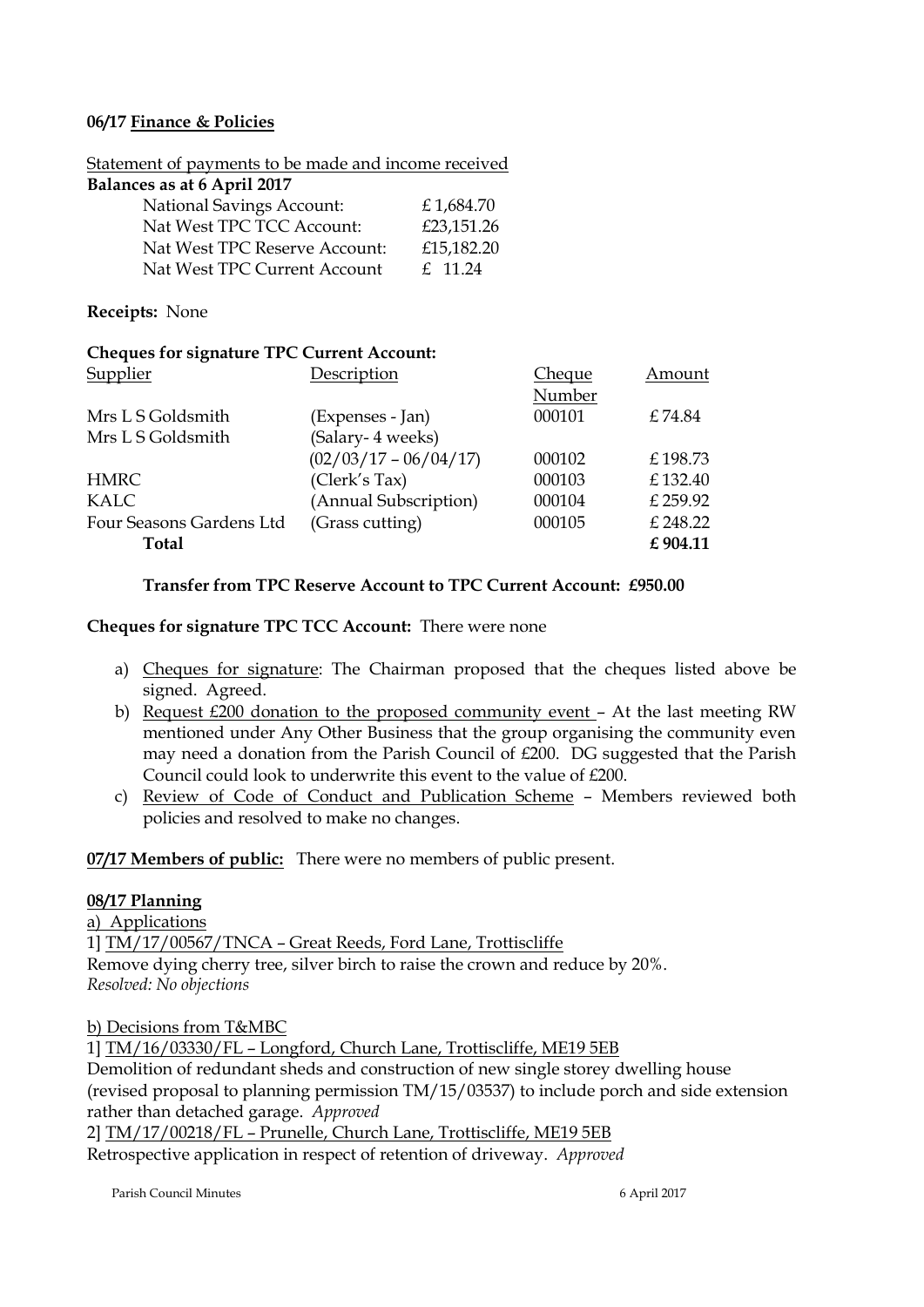c) Other planning matters

1] Whitaker Cottage – unauthorised use as separate dwelling. Enforcement are carrying out further investigations to establish whether a retrospective application is necessary.

2] 17/00065/LBH - Plough Inn Taylors Lane, Trottiscliffe - regarding alleged unauthorised work to listed building. The Clerk reported that T&MBC have inspected the premises and the internal works occurring at this property which included the installation of a new kitchen unit at first floor level and the repainting of the ground floor walls have not involved any structural alterations and do not affect the character of this Grade II listed building or any feature of historic interest. No listed building consent is required in this instance and no breach of planning control has been identified by investigation.

3] 17/00064/LBH - Rose Farm Cottage, Addington Lane, Trottiscliffe - regarding alleged unauthorised work to listed building. T&MBC has carried out an inspection of the premises and of council records. It is apparent that there may have been a breach of planning control at the site. This matter is the subject of further investigation and an enforcement file has been opened and allocated to an officer

4] The George Inn sign – The Clerk advised that the sign is covered under the Listed Building consent for the main building. The Clerk was asked to find out if the historic fingerpost on the village green is also protected.

5] TM/16/00990/FL - Land adjacent to Downsview, 8 Green Lane – this proposal is to be reported to the Area 2 Planning Committee meeting due to be held on the 12 April 2017. Members noted that the planning officer is recommending approval in his report to Area 2 Committee. RW agreed to attend this meeting and speak on behalf of the Parish Council. *8.41pm JD declared a pecuniary interest and left the room*

6] TM/16/01753/FL – The Nursery, Taylors Lane, Trottiscliffe - this proposal is to be reported to the Area 2 Planning Committee meeting due to be held on the 12 April 2017. Members noted that the planning officer is recommending approval in his report to Area 2

Committee. RW agreed to attend this meeting and speak on behalf of the Parish Council.

*8.49pm JD returned to the meeting. Borough Councillor Ann Kemp left the meeting*

# **09/17 Highways, Footways and Footpaths**

1] Reported Faults

i) Damaged sign in Taylors Lane.

ii) A metal obstruction outside of 'Bassetts Lodge' Taylors Lane needs to be reported as a possible hazard.

iii) Speedwatch – the Clerk met with the Speedwatch co-ordinator on the 21 March. He has advised that there is not a suitable location either on Addington Lane or Vigo Hill for the equipment to be used. The Clerk is waiting to find out if Kent Police could lend a mobile speedwatch device to the village at some point in the future.

# **10/17 Open Spaces, Recreation Ground and Allotments**

1] Remedial work to the playground – The gate to the play area has been repaired. The contractor has carried out the first cut of the season.

2] Allotment – no update on the request for a new water tap. DG will start the process of collecting the rents due for 2017/18.

3] Fence between the village hall and west car park - DGG has not yet obtained a quote. The Clerk was asked to obtain a quote.